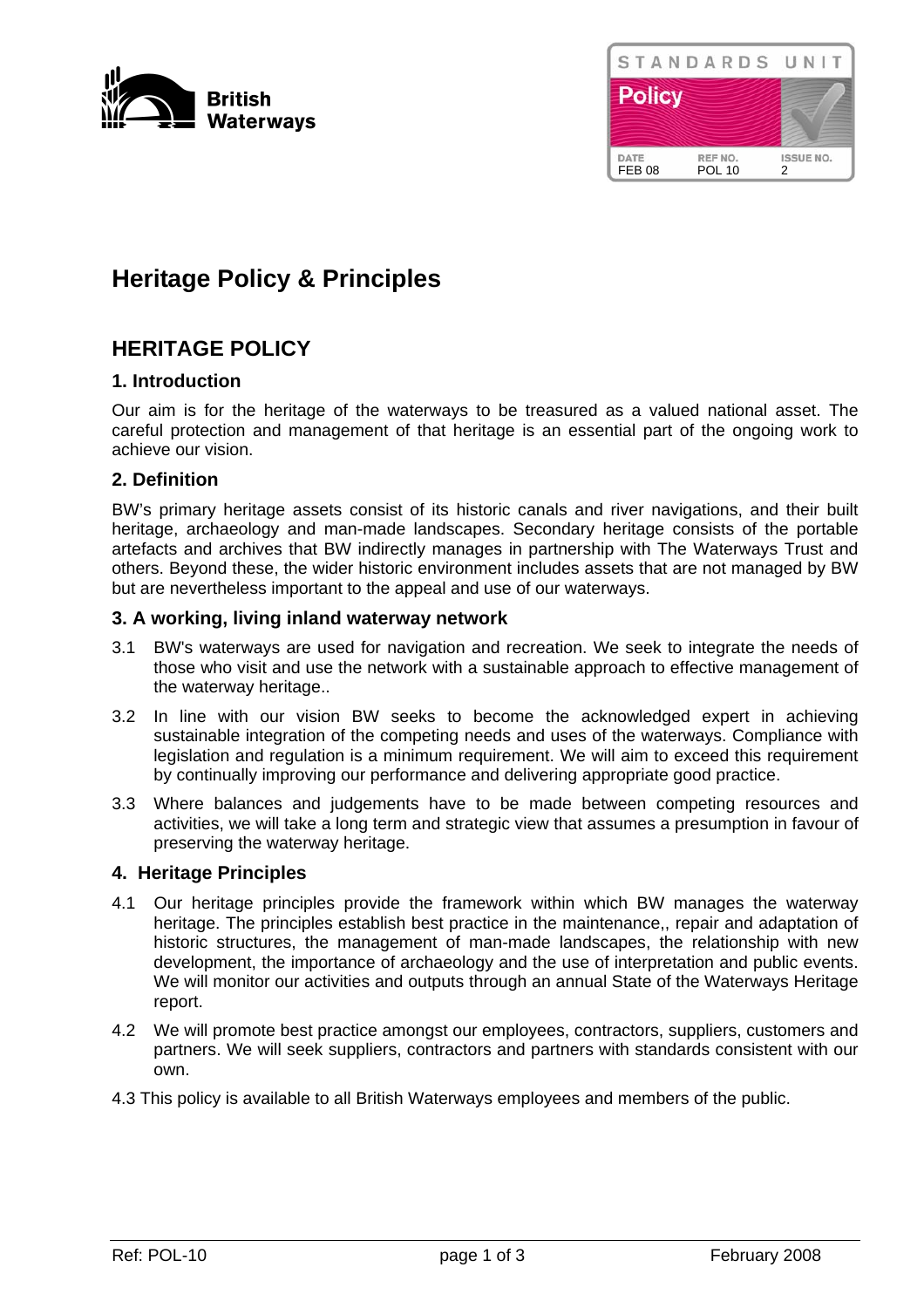# **HERITAGE PRINCIPLES**

# **General**

- 1. BW will seek to manage the physical impact of human activities in order to protect the waterway heritage.
- 2. BW will seek, through national and local planning policies, to encourage adjacent land uses and development which will not conflict with the historic environment of the waterways.
- 3. BW will seek to become increasingly self-regulating in its management of the waterway heritage through the use of Heritage Partnership Agreements.

#### **Understanding significance**

- 4. Before works to a historic building, structure or historic site take place, research should be undertaken to determine its significance. This research will establish heritage value and will help to guide the planning and execution of works.
- 5. Regard should be had for the historic functionality of waterways; e.g., gauge of track, turnover bridge configuration, positioning of bollards, strapping posts and rope hooks. The heritage value of these functional traditions is significant and should be secured.

# **Historic buildings and structures**

- 6. All major projects and general works should demonstrate a respect for waterway heritage and an approach based on minimum physical intervention involving minimum loss of existing fabric should be undertaken.
- 7. Interventions should be reversible wherever possible.
- 8. Regard should be had for the contributions of different periods of work in an historic structure. The heritage value and significance of such contributions must be judged within the context to which their host structure belongs.
- 9. The patina of age and use forms part of the value of a historic building or structure and its removal should only be considered when it is essential to the protection of historic fabric. Falsification of patina should be avoided.
- 10. Most repairs and alterations should be carried out in materials that match the historic fabric. Interventions involving replacement of missing parts should be discreetly date-marked to differentiate new from old.
- 11. Historic materials, fixtures and fittings are valuable and wherever possible should remain in situ. Where such items cannot be left in situ they should be carefully salvaged and stored for re-use in an appropriate context.

#### **Historic man-made landscapes**

- 12. Major projects and general works will be planned and designed so as to minimise their impact on the historic man-made landscape.
- 13. Consideration of landscape character and local distinctiveness will influence the design and planning of waterside development.

# **New development**

- 14. New development can be acceptable in an historic setting provided it maintains an appropriate visual context of form, scale, and materials and does not reduce the significance and value of heritage assets.
- 15. New uses that are sustainable and compatible with the heritage significance of the waterways will be encouraged.